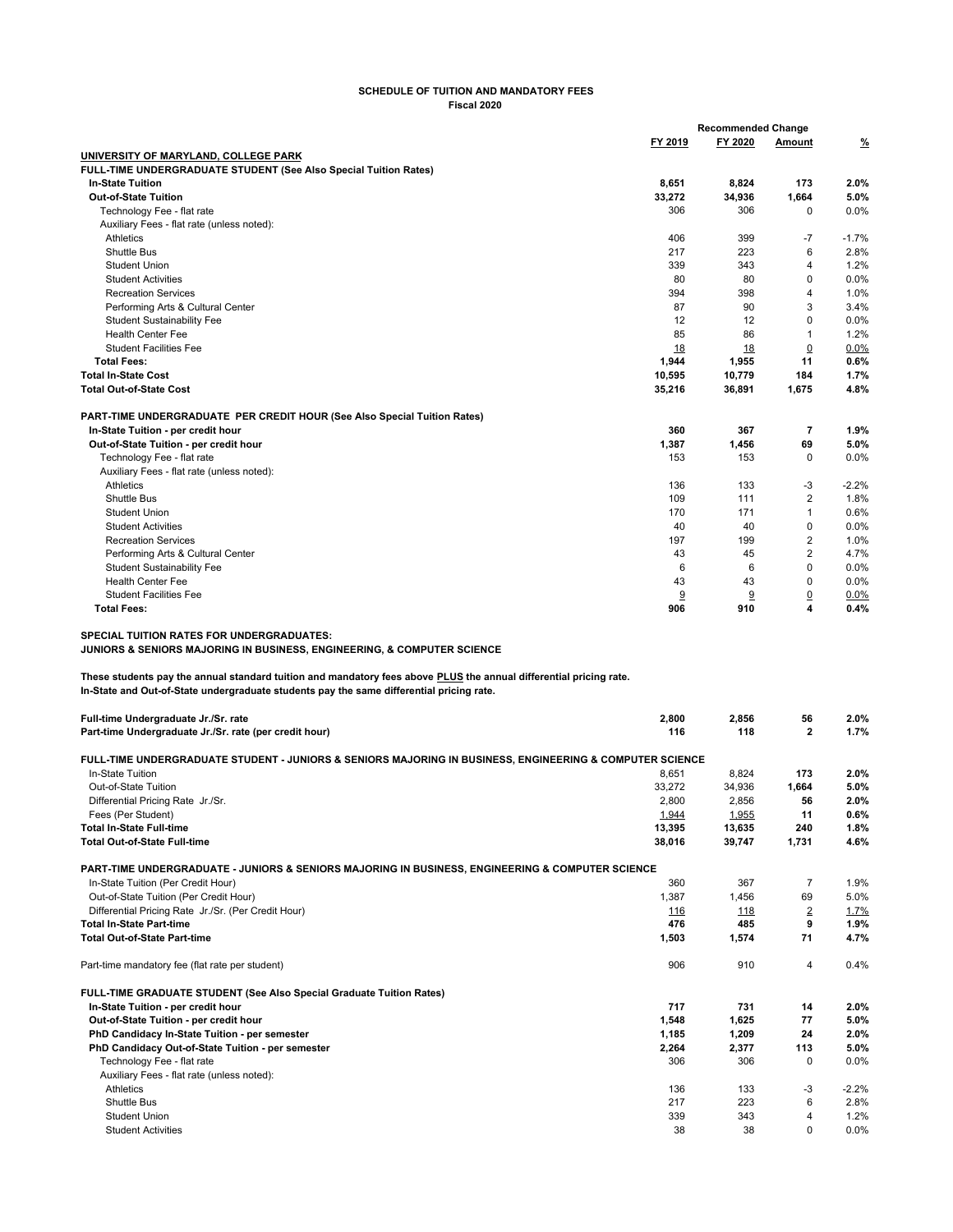| <b>Recreation Services</b>                                                                                                                                                                           | 394          | 398          | 4                             | 1.0%         |
|------------------------------------------------------------------------------------------------------------------------------------------------------------------------------------------------------|--------------|--------------|-------------------------------|--------------|
| Performing Arts & Cultural Center                                                                                                                                                                    | 87           | 90           | 3                             | 3.4%         |
| <b>Health Center Fee</b>                                                                                                                                                                             | 85           | 86           | $\mathbf{1}$                  | 1.2%         |
| <b>Student Facilities Fee</b>                                                                                                                                                                        | <u>18</u>    | <u>18</u>    | $\overline{0}$                | 0.0%         |
| <b>Total Fees:</b>                                                                                                                                                                                   | 1,620        | 1,635        | 15                            | 0.9%         |
| PART-TIME GRADUATE per credit hour (See Also Special Graduate Tuition Rates)                                                                                                                         |              |              |                               |              |
| In-State Tuition - per credit hour                                                                                                                                                                   | 717          | 731          | 14                            | 2.0%         |
| Out-of-State Tuition - per credit hour                                                                                                                                                               | 1,548        | 1,625        | 77                            | 5.0%         |
| PhD Candidacy In-State Tuition - per semester                                                                                                                                                        | 1,185        | 1,209        | 24                            | 2.0%         |
| PhD Candidacy Out-of-State Tuition - per semester                                                                                                                                                    | 2,264<br>153 | 2,377        | 113<br>0                      | 5.0%<br>0.0% |
| Technology Fee - flat rate<br>Auxiliary Fees - flat rate (unless noted):                                                                                                                             |              | 153          |                               |              |
| Athletics                                                                                                                                                                                            | 136          | 133          | -3                            | $-2.2%$      |
| <b>Shuttle Bus</b>                                                                                                                                                                                   | 109          | 111          | $\overline{\mathbf{c}}$       | 1.8%         |
| <b>Student Union</b>                                                                                                                                                                                 | 170          | 171          | $\mathbf{1}$                  | 0.6%         |
| <b>Student Activities</b>                                                                                                                                                                            | 38           | 38           | $\mathbf 0$                   | 0.0%         |
| <b>Recreation Services</b>                                                                                                                                                                           | 197          | 199          | $\overline{2}$                | 1.0%         |
| Performing Arts & Cultural Center                                                                                                                                                                    | 43           | 45           | $\overline{2}$<br>$\mathbf 0$ | 4.7%         |
| <b>Health Center Fee</b><br><b>Student Facilities Fee</b>                                                                                                                                            | 43<br>9      | 43<br>9      | $\overline{0}$                | 0.0%<br>0.0% |
| <b>Total Fees:</b>                                                                                                                                                                                   | 898          | 902          | 4                             | 0.4%         |
| <b>SPECIAL GRADUATE TUITION RATES:</b>                                                                                                                                                               |              |              |                               |              |
| PROFESSIONAL GRADUATE PROGRAMS:                                                                                                                                                                      |              |              |                               |              |
| (Full-time and part-time mandatory fees are at graduate rates listed above for programs at College Park.                                                                                             |              |              |                               |              |
| Additional fees above the standard fees or exceptions to the standard fees are noted below.)                                                                                                         |              |              |                               |              |
| <b>SCHOOL OF ARCHITECTURE</b>                                                                                                                                                                        |              |              |                               |              |
| PART-TIME GRADUATE STUDENTS - per credit hour                                                                                                                                                        |              |              |                               |              |
| Master (and Certificate) of Real Estate Development                                                                                                                                                  |              |              |                               |              |
| In-State Tuition - per credit hour                                                                                                                                                                   | 871          | 871          | 0                             | 0.0%         |
| Out-of-State Tuition - per credit hour                                                                                                                                                               | 1,163        | 1,163        | 0                             | 0.0%         |
| School of Architecture Technology Fee (per semester) - Full-Time                                                                                                                                     | 100          | 100          | $\mathbf 0$                   | 0.0%         |
| School of Architecture Technology Fee (per semester) - Part-Time                                                                                                                                     | 50           | 50           | $\mathbf 0$                   | 0.0%         |
| <b>SCHOOL OF ENGINEERING</b>                                                                                                                                                                         |              |              |                               |              |
| PART-TIME GRADUATE STUDENTS - per credit hour                                                                                                                                                        |              |              |                               |              |
| Professional Masters in Engineering <sup>1</sup>                                                                                                                                                     | 979          | 1,028        | 49                            | 5.0%         |
| <b>Distance Learning Engineering</b>                                                                                                                                                                 | 1,211        | 1,272        | 61                            | 5.0%         |
| Masters in Telecommunications                                                                                                                                                                        | 1,089        | 1,143        | 54                            | 5.0%         |
| 'For remote sites, students pay a Distance Education Technology Services fee of \$150 per class. Students pay the standard<br>Technology Fee noted above but do not pay the standard auxiliary fees. |              |              |                               |              |
| <b>COLLEGE OF EDUCATION</b>                                                                                                                                                                          |              |              |                               |              |
| <b>PART-TIME &amp; FULL-TIME OFF-SITE GRADUATE STUDENTS - per credit hour</b>                                                                                                                        |              |              |                               |              |
| Masters of Education, Masters of Arts, Doctor of Education and                                                                                                                                       | 717          | 753          | 36                            | 5.0%         |
| Certificate Programs <sup>2</sup>                                                                                                                                                                    |              |              |                               |              |
| <sup>2</sup> Students pay the standard Technology Fee noted above but do not pay the standard auxiliary fees.                                                                                        |              |              |                               |              |
| <b>COLLEGE OF BUSINESS AND MANAGEMENT</b>                                                                                                                                                            |              |              |                               |              |
| <b>MBA PROGRAMS</b>                                                                                                                                                                                  |              |              |                               |              |
| PART-TIME and FULL-TIME MBA (Program in College Park)                                                                                                                                                |              |              |                               |              |
| In-State Tuition - per credit hour                                                                                                                                                                   | 1,658        | 1,708        | 50                            | 3.0%         |
| Out-of-State Tuition - per credit hour<br>MBA Association Fee (Fall only)                                                                                                                            | 1,998<br>725 | 2,098<br>725 | 100<br>$\mathbf 0$            | 5.0%         |
|                                                                                                                                                                                                      |              |              |                               | 0.0%         |
| PART-TIME MBA PROGRAM (Offsite programs) <sup>3</sup>                                                                                                                                                |              |              |                               |              |
| Tuition - per credit hour                                                                                                                                                                            | 1,665        | 1,682        | 17                            | 1.0%         |
| PT MBA Association Fee (Fall and Spring - each semester)                                                                                                                                             | 80           | 100          | 20                            | 25.0%        |
| Students pay the standard Technology Fee noted above but do not pay the standard auxiliary fees.                                                                                                     |              |              |                               |              |
| MASTERS OF FINANCE & MASTERS OF QUANTITATIVE FINANCE (Program in College Park)                                                                                                                       |              |              |                               |              |
| In-State Tuition - per credit hour                                                                                                                                                                   | 1,566        | 1,582        | 16                            | 1.0%         |
| Out-of-State Tuition - per credit hour                                                                                                                                                               | 2,077        | 2,098        | 21                            | 1.0%         |
| MS Association Fee (Fall and Spring semester - each semester)                                                                                                                                        | 80           | 80           | $\mathbf 0$                   | 0.0%         |
| MASTERS OF FINANCE & MASTER OF QUANTITATIVE FINANCE (Offsite program)*                                                                                                                               |              |              |                               |              |
| Tuition - per credit hour                                                                                                                                                                            | 1,675        | 0            | N/A                           | N/A          |
| MS Association Fee (Fall and Spring - each semester)                                                                                                                                                 | 80           | 0            | N/A                           | N/A          |
|                                                                                                                                                                                                      |              |              |                               |              |